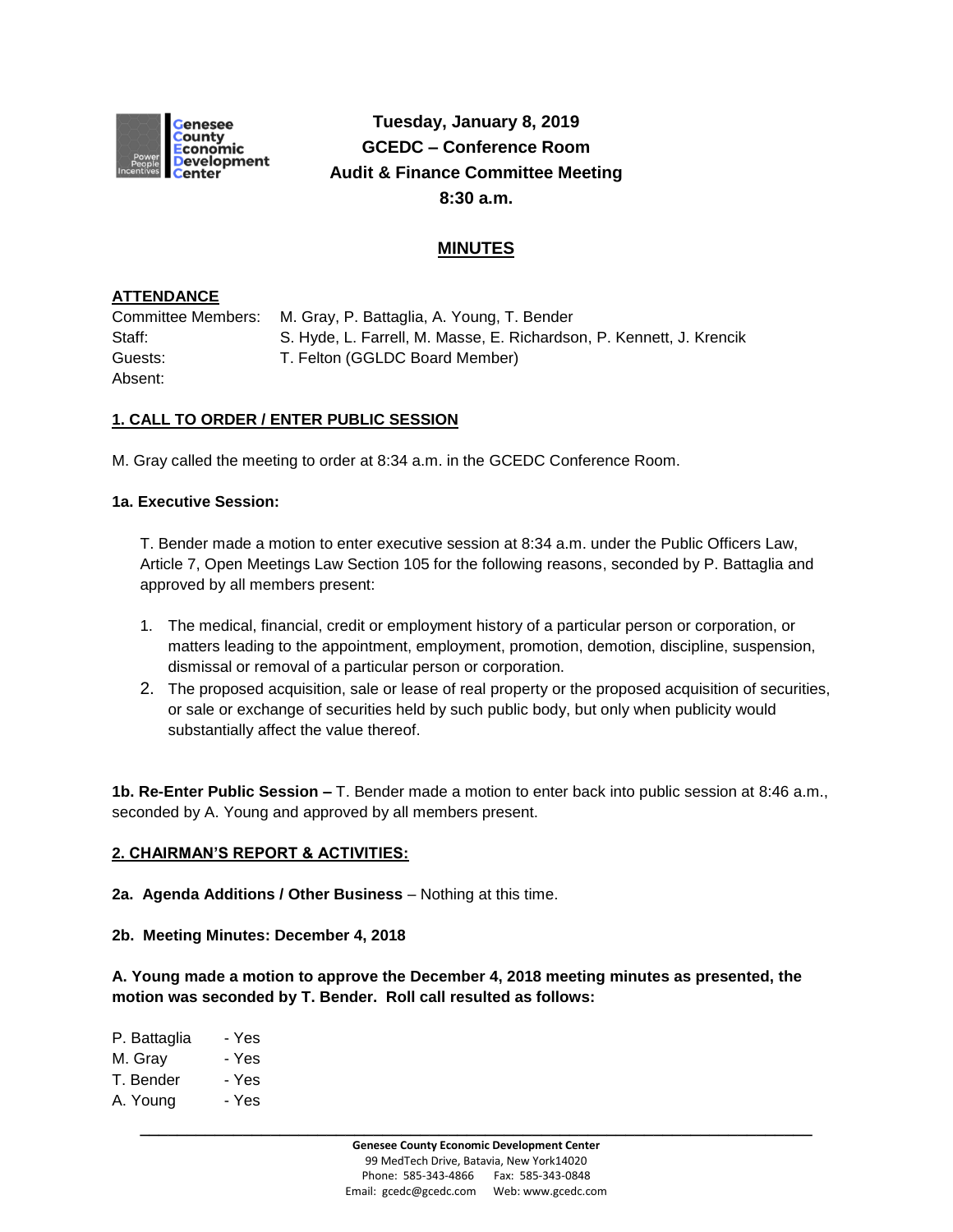**The item was approved as presented.**

#### **3. DISCUSSIONS / OFFICIAL RECOMMENDATIONS OF THE COMMITTEE:**

**3a. \$33M STAMP Grant Review YTD** – L. Farrell reminded the Committee that the imprest account was set up and in January 2018 Empire State Development (ESD) deposited \$15.1M into the account. The first 10 Grant Utilization Request Forms (GURF) have been submitted and authorization has been received to release those funds. The requests have taken approx. 3-5 days to receive approval. GURF #11 has been submitted and is awaiting approval.

**3b. November 2018 Financial Statements –** L. Farrell presented the November Financial Statements to the Committee and noted the following:

- Restricted Cash decreased as qualifying expenditures were made using the STAMP ESD Imprest account funds and the County \$4M.
- \$50K was received from the Town of LeRoy per the Intermunicipal Agreement for improvements to the LeRoy Food & Tech Park. This is recorded as Restricted Cash and Unearned Revenue on the Balance Sheet.
- Decrease in Accounts Payable; Received the Yancey's Fancy PIF payment in October; the funds were turned over to the Town of Pembroke in November.
- All other expenditures are in line with the budget except as noted. We are under budget on a consolidated basis YTD.

**T. Bender made a motion to recommend approval of the November 2018 Financial Statements, the motion was seconded by P. Battaglia. Roll call resulted as follows:**

| The item was approved as presented. |       |  |  |
|-------------------------------------|-------|--|--|
| A. Young                            | - Yes |  |  |
| T. Bender                           | - Yes |  |  |
| M. Grav                             | - Yes |  |  |
| P. Battaglia                        | - Yes |  |  |

**3c. D&O Insurance Renewal -** L. Farrell shared that Lawley has provided us with a proposal for renewal of our current D&O Policy with Travelers. The renewal price reflects no increase in premiums compared

to the current policy. The current policy expires on 2/23/19.

The cost of this policy would be split between GCEDC and GGLDC (\$5,230/entity) and is within each entity's budget for 2019.

#### **P. Battaglia made a motion to recommend approval of the Directors & Officer's Insurance Renewal as presented; the motion was seconded by T. Bender. Roll call resulted as follows:**

| The item was approved as presented. |       |  |
|-------------------------------------|-------|--|
| A. Young                            | - Yes |  |
| T. Bender                           | - Yes |  |
| M. Gray                             | - Yes |  |
| P. Battaglia                        | - Yes |  |

**\_\_\_\_\_\_\_\_\_\_\_\_\_\_\_\_\_\_\_\_\_\_\_\_\_\_\_\_\_\_\_\_\_\_\_\_\_\_\_\_\_\_\_\_\_\_\_\_\_\_\_\_\_\_\_\_\_\_\_\_\_\_\_\_\_\_\_\_\_\_\_\_**